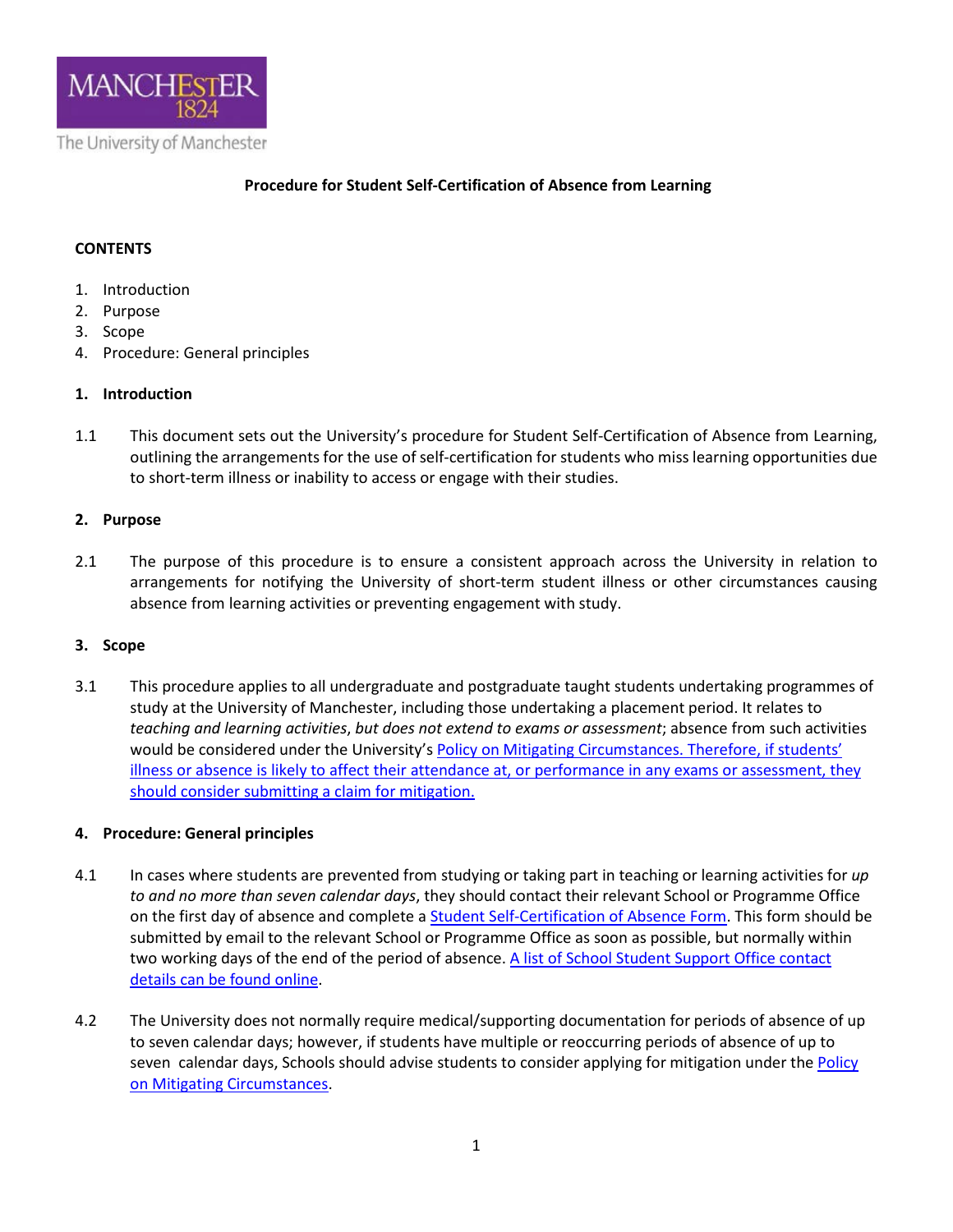- 4.3 If students have a disclosed disability<sup>[\[1\]](#page-1-0)</sup>, they have registered this with the Disability Advisory and Support [Service \(DASS\)](http://www.dso.manchester.ac.uk/) and their support plan highlights attendance difficulties, they do not need to submit a student self-certification form if their short-term absence relates to their declared disability. However, if they miss a seminar/lecture etc. where a formal register is taken, they will be required to follow their School/Programme's absence reporting procedures wherever possible.
- 4.4 If students have any doubt as to whether they should self-certify for a particular period of illness or shortterm absence, they should discuss this with their Academic Advisor or their School/Programme Office.
- 4.5 In the event of students having significant circumstances lasting *more than 7 calendar days* which will affect their attendance at or engagement with learning activities, they should contact their School or Programme Office, and consider applying for mitigation under the [Policy on Mitigating Circumstances.](https://www.staffnet.manchester.ac.uk/tlso/policy-guidance/assessment/reaching-decisions-from-assessment/mitigating-circumstances/)
- 4.6 Schools should monitor the number of self-certification forms a student submits so that if a student submits multiple self-certification of absence forms in one academic year, particularly if these are for the same condition, Schools should contact the student to s check if there are any support needs or relevant onward referrals required to specific support offices or other resources.
- 4.7 If international students are absent from study for 10 days without the knowledge or permission of the University, the institution is legally required to inform the Home Office (UKVI), which could result in the student's visa being rescinded.
- 4.8 Student self-certification forms will not be accepted to cover absence from exams or other forms of assessment; in these cases, students should apply for mitigation under the [Policy on Mitigating](https://www.staffnet.manchester.ac.uk/tlso/policy-guidance/assessment/reaching-decisions-from-assessment/mitigating-circumstances/)  [Circumstances.](https://www.staffnet.manchester.ac.uk/tlso/policy-guidance/assessment/reaching-decisions-from-assessment/mitigating-circumstances/) However, submitted student self-certification forms could be used as a form of evidence towards a claim for mitigation under the Policy on Mitigating Circumstances; in such cases, however, the student's claim for mitigation would be stronger if they also provided appropriate, independent, thirdparty supporting or collaborative documentation.

<span id="page-1-0"></span><sup>[1]</sup> The legal definition of a disability is 'a physical or mental impairment which has a substantial and long-term effect on your ability to carry out normal day-to-day activities'.